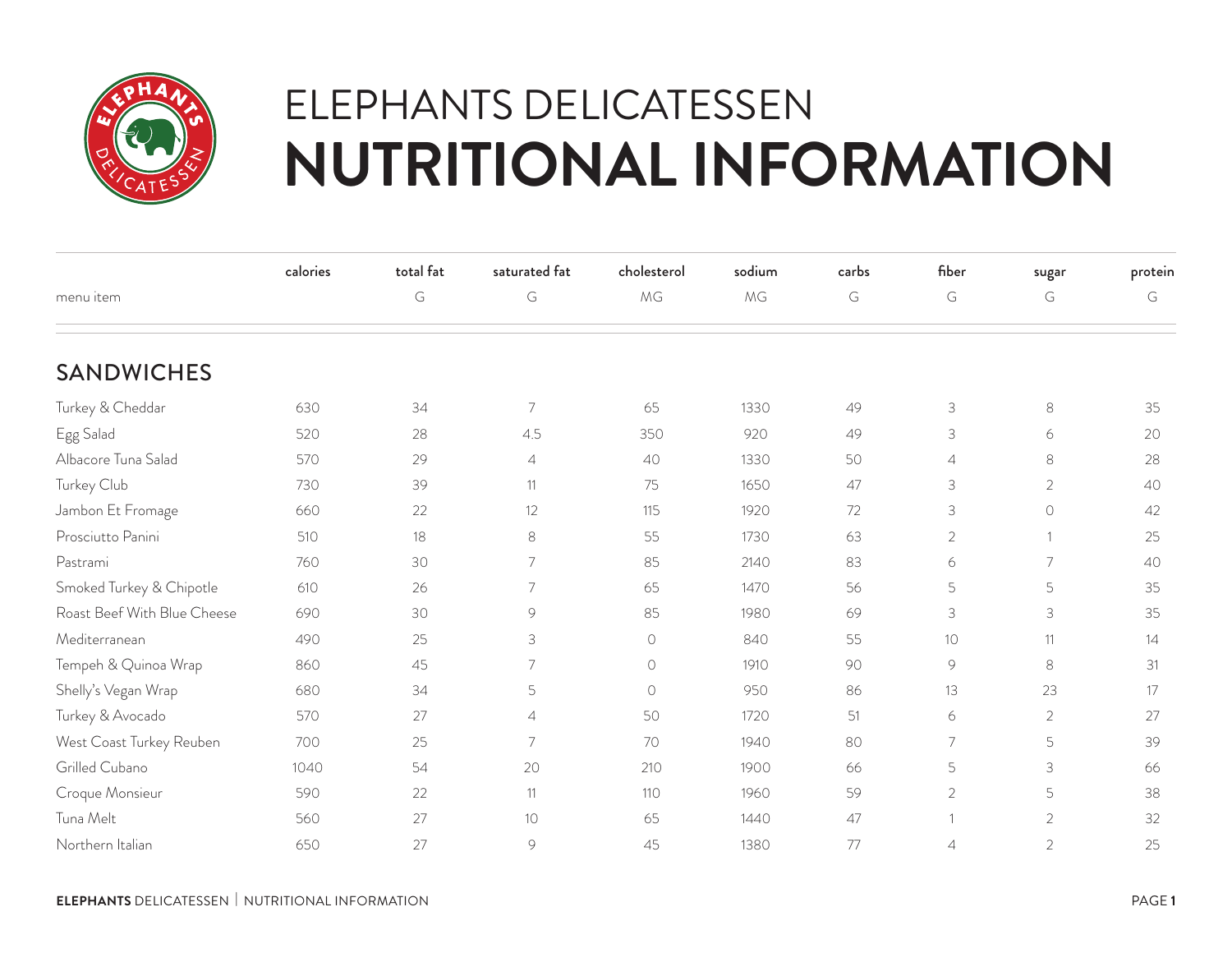|                                                                                  | calories | total fat                | saturated fat  | cholesterol         | sodium | carbs           | fiber                     | sugar                     | protein        |
|----------------------------------------------------------------------------------|----------|--------------------------|----------------|---------------------|--------|-----------------|---------------------------|---------------------------|----------------|
| menu item                                                                        |          | G                        | G              | MG                  | MG     | G               | $\mathsf G$               | G                         | $\mathsf G$    |
| Grilled Cheese                                                                   | 430      | 19                       | 11             | 45                  | 760    | 46              | $\bigcirc$                | $\overline{2}$            | 19             |
| Peanut Butter & Jelly                                                            | 780      | 32                       | 6              | $\mathsf S$         | 1100   | 104             | 6                         | 43                        | 23             |
| Caprese                                                                          | 890      | 53                       | 16             | 85                  | 1540   | 69              | $\overline{4}$            | $\overline{4}$            | 30             |
| Grilled Vegetable Ciabatta                                                       | 490      | 19                       | $\overline{1}$ | $\bigcirc$          | 520    | 69              | $\,8\,$                   | $\overline{4}$            | 11             |
| Buffalo Cauliflower & Chickpea Wrap                                              | 620      | 39                       | $\mathsf 3$    | $\circlearrowright$ | 2660   | 52              | 9                         | 5                         | 12             |
| <b>SALADS*</b>                                                                   |          |                          |                |                     |        |                 |                           |                           |                |
| *Dressings are not included in total. Please see below for dressing information. |          |                          |                |                     |        |                 |                           |                           |                |
| Classic Cobb                                                                     | 350      | 21                       | 10             | 165                 | 540    | $\overline{7}$  | $\ensuremath{\mathsf{3}}$ | $\ensuremath{\mathsf{3}}$ | 32             |
| Chop Chop                                                                        | 280      | 16                       | $\overline{7}$ | 45                  | 940    | 15              | 5                         | $\overline{4}$            | 21             |
| Willamette Valley                                                                | 350      | 26                       | $\overline{7}$ | 20                  | 330    | 22              | 6                         | $\circledcirc$            | 12             |
| House-Smoked Salmon                                                              | 430      | $10$                     | 3              | 20                  | 460    | 67              | 5                         | 14                        | 20             |
| Chicken Caesar                                                                   | 430      | 14                       | 4.5            | 175                 | 880    | 29              | $\overline{4}$            | $\overline{2}$            | 46             |
| Elephants House                                                                  | 45       | $\bigcirc$               | $\circ$        | $\circ$             | 25     | 10 <sup>°</sup> | $\ensuremath{\mathsf{3}}$ | 3                         | $\overline{2}$ |
| Holiday Willamette Valley                                                        | 380      | 19                       | 6              | 20                  | 340    | 49              | 6                         | 39                        | 10             |
| Soba Noodle                                                                      | 500      | 11                       | 1.5            | $\bigcirc$          | 55     | 71              | 12                        | $\overline{4}$            | 31             |
| Thai Summer                                                                      | 310      | $\circledcirc$           | 1.5            | $\circ$             | 35     | 51              | $\overline{4}$            | $\ensuremath{\mathsf{3}}$ | 10             |
| Eat Your Veggies                                                                 | 250      | 11                       | 1.5            | $\bigcirc$          | 190    | 30              | 9                         | 6                         | 12             |
| Willamette Valley, Side                                                          | 180      | 13                       | 3.5            | 10                  | 170    | 12              | 3                         | $\,8\,$                   | 6              |
| Holiday Willamette Valley, Side                                                  | 210      | 9                        | 3              | 10                  | 170    | 30              | $\ensuremath{\mathsf{3}}$ | 25                        | 5              |
| Veggies & Ranch                                                                  | 130      | 5                        | 1.5            | 210                 | 250    | 13              | $\sqrt{4}$                | $\overline{7}$            | 8              |
| <b>SALAD DRESSINGS</b>                                                           |          |                          |                |                     |        |                 |                           |                           |                |
| French Vinaigrette                                                               | 80       | $\overline{\mathcal{I}}$ | $.5\,$         | $\circ$             | 190    | $\mathbf{1}$    | $\bigcirc$                | $\bigcirc$                | $\circ$        |
| Balsamic Vinaigrette                                                             | 80       | $\overline{7}$           | $\circ$        | $\bigcirc$          | 95     | $\overline{2}$  | $\circ$                   | $\overline{2}$            | $\bigcirc$     |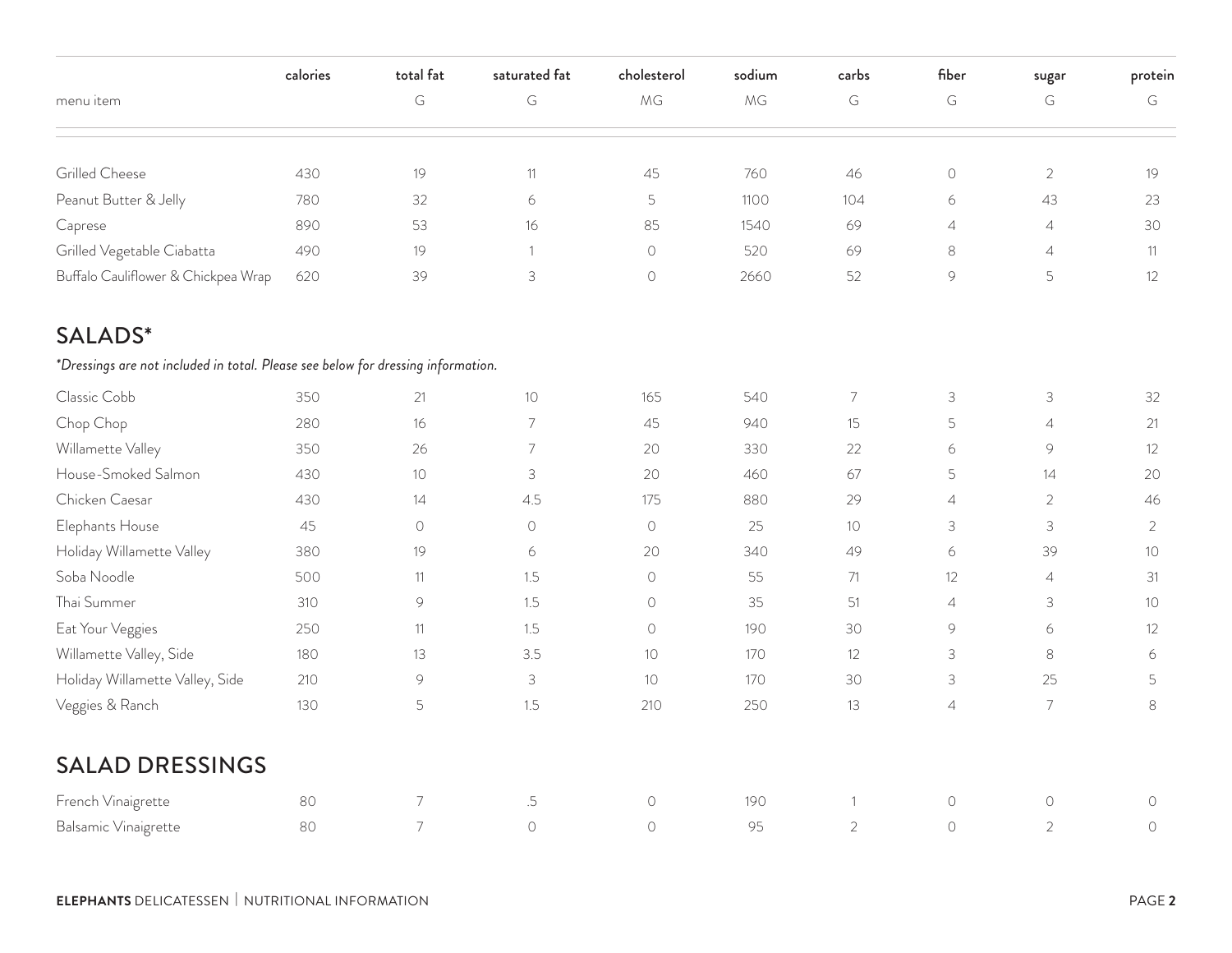|                                   | calories | total fat      | saturated fat  | cholesterol | sodium | carbs          | fiber          | sugar          | protein         |
|-----------------------------------|----------|----------------|----------------|-------------|--------|----------------|----------------|----------------|-----------------|
| menu item                         |          | G              | G              | MG          | MG     | G              | G              | G              | G               |
| Raspberry Vinaigrette             | 350      | 37             | $\mathsf 3$    | $\bigcirc$  | 140    | $\overline{4}$ | $\bigcirc$     | $\overline{4}$ | $\bigcirc$      |
| Creamy Pesto                      | 100      | $10$           | 1.5            | 10          | 230    | $\overline{2}$ | $\circ$        | $\overline{1}$ |                 |
| Classic Caesar                    | 190      | 19             | 2.5            | 10          | 290    | $\overline{2}$ | $\circ$        | $\circ$        | $\overline{2}$  |
| Sherry Vinaigrette                | 360      | 37             | 2.5            | $\circ$     | 190    | $\overline{4}$ | $\circ$        | $\overline{4}$ | $\circ$         |
| Soy Ginger                        | 320      | 23             | 3              | $\circ$     | 1270   | 28             | 7              | 17             | $\overline{2}$  |
| Peanut Sauce                      | 260      | 16             | 3              | $\circ$     | 1560   | 25             | $\overline{2}$ | 18             | 10 <sup>°</sup> |
| Thai Spring Roll Sauce            | 130      | 1.5            | $.5\,$         | $\circ$     | 740    | 28             | $\overline{4}$ | 21             |                 |
| Tahini Miso                       | 230      | 18             | $\overline{2}$ | $\circ$     | 740    | 16             | $\overline{2}$ | 11             | $\overline{4}$  |
| Roasted Garlic Ranch              | 280      | 29             | 4.5            | 15          | 330    | $\overline{2}$ | $\bigcirc$     | $\mathbf{1}$   |                 |
| <b>SIDE SALADS &amp; SNACKS*</b>  |          |                |                |             |        |                |                |                |                 |
| *Dressings are included in total. |          |                |                |             |        |                |                |                |                 |
| Kale Chicken Caesar               | 380      | 23             | 6              | 165         | 550    | 5              | $\overline{c}$ | $\mathbf{1}$   | 37              |
| Cheese & Fruit                    | 500      | 34             | 22             | 90          | 780    | 20             | $\overline{2}$ | 16             | 29              |
| Fresh Fruit Salad                 | 160      | .5             | $\bigcirc$     | $\circ$     | 15     | 41             | $\overline{4}$ | 35             | $\overline{2}$  |
| Hummus & Carrots                  | 320      | 22             | $\overline{c}$ | $\circ$     | 460    | 27             | 8              | 8              | 7               |
| Kale Slaw                         | 560      | 51             | 3              | $\bigcirc$  | 580    | 10             | $\overline{4}$ | $\overline{4}$ | 3               |
| Quinoa & Black Bean Salad         | 210      | 6              | .5             | $\circ$     | 440    | 31             | $\overline{7}$ | $\overline{4}$ | 8               |
| Shelly's Side Salad               | 250      | 17             | 1.5            | $\circ$     | 170    | 23             | 7              | 13             | 6               |
| Sesame Noodles                    | 560      | 14             | 3.5            | 65          | 1750   | 93             | 14             | 18             | 15              |
| Orzo Garden Salad                 | 500      | $\circledcirc$ | $.5\,$         | $\bigcirc$  | 360    | 91             | 6              | 18             | 14              |
| Orzo Metala Salad                 | 350      | 11             | 3              | 15          | 380    | 53             | $\overline{4}$ | 3              | 12              |
| Caprese Pasta Salad               | 430      | 20             | 7              | 30          | 520    | 46             | 3              | $\overline{c}$ | $17\,$          |
| Potato Salad                      | 640      | 48             | 8              | 115         | 1010   | 46             | $\overline{4}$ | 6              | $\mathcal{G}$   |
| Classic Chicken Salad             | 720      | 56             | $10\,$         | 180         | 880    | $\,8\,$        | 1              | $\overline{7}$ | $45\,$          |
| Curry Chicken Salad               | 660      | 49             | $\,8\,$        | $115$       | 570    | 29             | $\overline{4}$ | $17\,$         | $30\,$          |
| Egg Salad                         | 400      | 35             | $3.5\,$        | $10$        | 600    | $\mathcal{S}$  | 1              | $\overline{2}$ | 15              |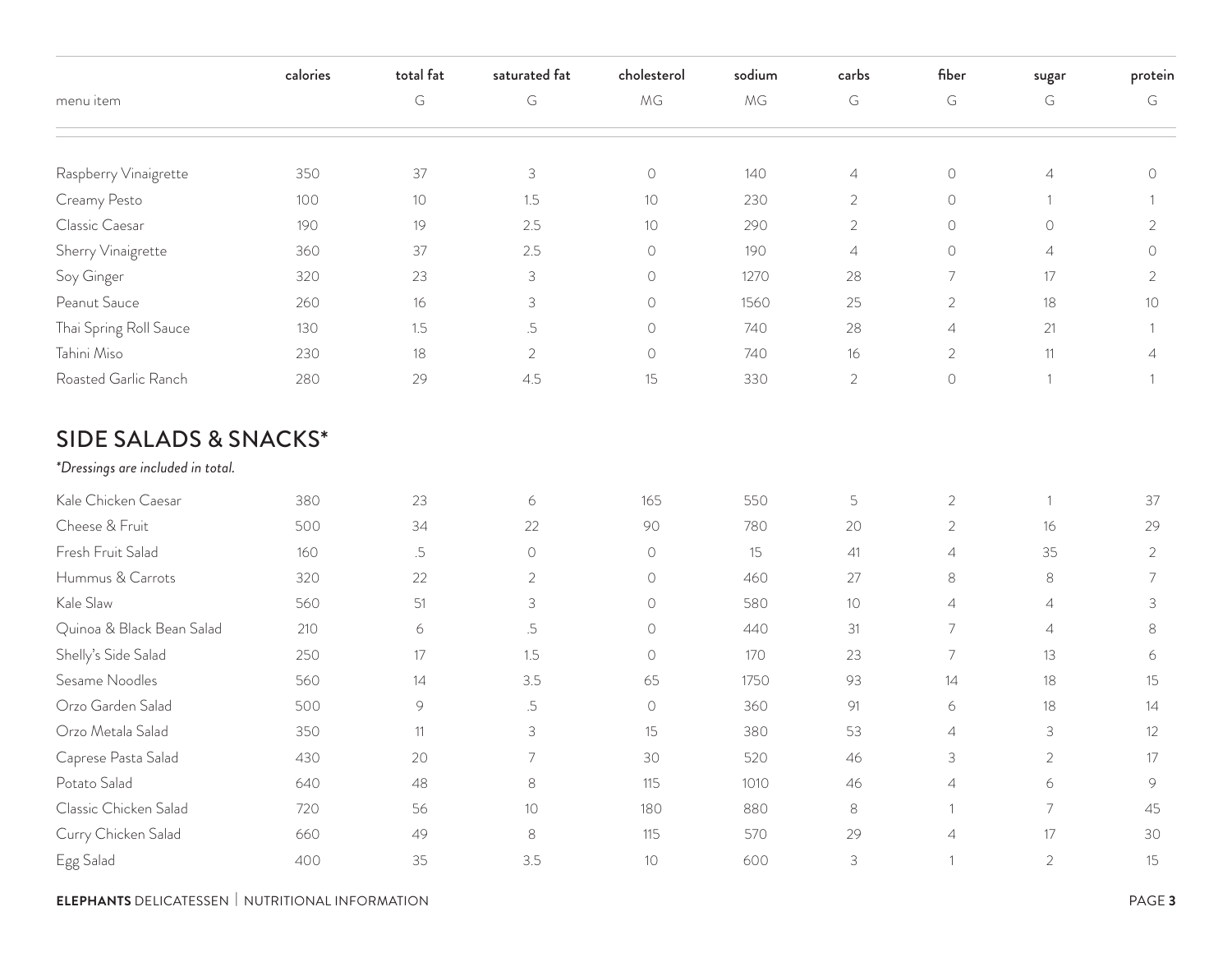|                                                                        | calories | total fat | saturated fat  | cholesterol | sodium | carbs | fiber                     | sugar                                   | protein |
|------------------------------------------------------------------------|----------|-----------|----------------|-------------|--------|-------|---------------------------|-----------------------------------------|---------|
| menu item                                                              |          | G         | G              | MG          | MG     | G     | G                         | G                                       | G       |
| Protein Pack                                                           | 590      | 43        | 13             | 205         | 540    | 35    | $\circledcirc$            | 15                                      | 25      |
| <b>Steak Bites</b>                                                     | 660      | 51        | 14             | 160         | 1280   | 7     | 3                         | $\bigcirc$                              | 44      |
| Teriyaki Salmon Bites                                                  | 320      | 21        | 3.5            | 35          | 1110   | 9     | $\circ$                   | $\,8\,$                                 | 22      |
| <b>WEEKLY SPECIALS*</b>                                                |          |           |                |             |        |       |                           |                                         |         |
| *Includes main dish and side. House salads are not included in totals. |          |           |                |             |        |       |                           |                                         |         |
| All-American Meatloaf                                                  | 980      | 56        | 28             | 345         | 1440   | 57    | 5                         | 12                                      | 55      |
| Enchilada Roja                                                         | 1010     | 46        | 20             | 85          | 2390   | 113   | 13                        | 14                                      | 36      |
| Chicken Pot Pie                                                        | 460      | 28        | 16             | 125         | 1140   | 32    | $\overline{4}$            | 5                                       | 22      |
| Lemon Chicken                                                          | 450      | 23        | $\circ$        | 155         | 690    | 34    | 5                         | $\mathbf{1}$                            | 31      |
| Lasagna Bolognese                                                      | 870      | 41        | 19             | 115         | 1380   | 87    | 6                         | 7                                       | 38      |
| Chicken Teriyaki Bowl                                                  | 710      | 23        | 7              | 200         | 3670   | 79    | $\overline{4}$            | 44                                      | 52      |
| Coconut Curry Bowl                                                     | 530      | 35        | 20             | $\circ$     | 840    | 39    | 9                         | 10 <sup>°</sup>                         | 18      |
| Jamaican Chicken Curry Bowl                                            | 490      | 17        | 10             | 60          | 1610   | 65    | $\overline{7}$            | 30                                      | 22      |
| Pork Verde Bowl                                                        | 680      | 13        | 3.5            | 85          | 3550   | 97    | 10                        | 12                                      | 40      |
| Tikka Masala Bowl                                                      | 545      | 28        | 13             | 120         | 1385   | 42    | 12                        | 13                                      | 36      |
| Macaroni & Cheese                                                      | 430      | 18        | 11             | 50          | 360    | 47    | $\ensuremath{\mathsf{3}}$ | $\overline{4}$                          | 17      |
| Grown Up Mac & Cheese                                                  | 580      | 41        | 21             | 110         | 1710   | 19    | $\overline{1}$            | $\ensuremath{\mathnormal{\mathcal{A}}}$ | 33      |
| <b>PERFECT ENTRÉES</b>                                                 |          |           |                |             |        |       |                           |                                         |         |
| Teriyaki Chicken                                                       | 1640     | 29        | $\circledcirc$ | 150         | 4320   | 283   | 28                        | 48                                      | 55      |
| Seco De Jackfruit                                                      | 920      | 23        | 2.5            | $\circ$     | 3320   | 162   | 14                        | $\,8\,$                                 | 16      |
| Chicken Tikka Masala                                                   | 1010     | 46        | 14             | 260         | 2560   | 80    | 11                        | 9                                       | 75      |
| Grilled Cauliflower                                                    | 980      | 32        | $\overline{4}$ | $\bigcirc$  | 2580   | 138   | 57                        | 20                                      | 44      |
| Braised Beef in Creamy Mushrooms                                       | 1350     | 98        | 44             | 315         | 2010   | 37    | 10                        | 11                                      | 75      |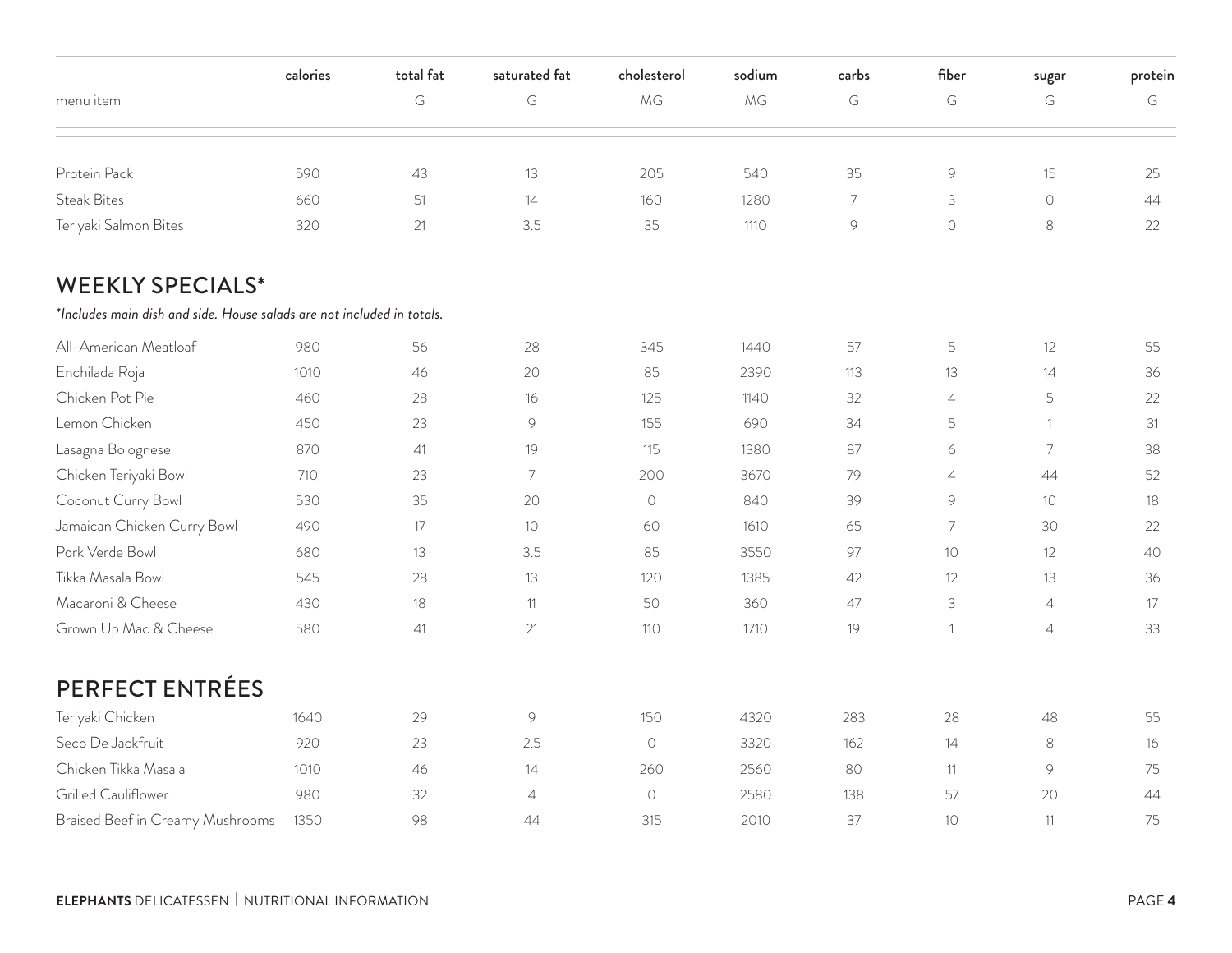|                                                      | calories | total fat                  | saturated fat | cholesterol | sodium | carbs | fiber                     | sugar          | protein |
|------------------------------------------------------|----------|----------------------------|---------------|-------------|--------|-------|---------------------------|----------------|---------|
| menu item                                            |          | $\mathsf G$                | G             | MG          | MG     | G     | G                         | G              | G       |
| Chicken Saltimbocca                                  | 1650     | 119                        | 56            | 510         | 1720   | 59    | 6                         | 12             | 84      |
| Chicken Reisling                                     | 930      | 57                         | 18            | 170         | 710    | 70    | $\,8\,$                   | 18             | 38      |
| Honey Garlic Butter Baked Salmon                     | 590      | 30                         | 16            | 100         | 1460   | 46    | 10                        | 18             | 38      |
| Bavette Steak Salad                                  | 940      | 69                         | 17            | 150         | 760    | 34    | 5                         | 23             | 49      |
| Tuna Nicoise Salad                                   | 1130     | 95                         | 15            | 255         | 680    | 25    | $\overline{7}$            | $\overline{4}$ | 52      |
| Fried Chicken                                        | 1280     | 75                         | 15            | 365         | 1490   | 40    | 5                         | $\,8\,$        | 106     |
| <b>SINGLE ENTRÉES</b>                                |          |                            |               |             |        |       |                           |                |         |
| Chicken Pot Pie                                      | 1000     | 56                         | 33            | 255         | 2250   | 84    | $\overline{7}$            | 11             | 40      |
| Chicken Enchilada Verde                              | 730      | 30                         | 15            | 140         | 1860   | 70    | $\,8\,$                   | 9              | 41      |
| All-American Meatloaf w/ Mashed Potatoes             | 870      | 47                         | 25            | 260         | 1440   | 68    | 6                         | 15             | 41      |
| Ratatouille                                          | 710      | 41                         | $\epsilon$    | $\bigcirc$  | 2880   | 72    | 22                        | 11             | 18      |
| Macaroni & Cheese                                    | 690      | 41                         | 25            | 115         | 1570   | 48    | $\ensuremath{\mathsf{3}}$ | $\overline{7}$ | 28      |
| Macaroni & Cheese with Smoked Bacon                  | 1010     | 72                         | 36            | 195         | 2990   | 33    | $\overline{2}$            | 8              | 57      |
| <b>HOT FOODS*</b>                                    |          |                            |               |             |        |       |                           |                |         |
| *totals listed by individual suggested serving size. |          |                            |               |             |        |       |                           |                |         |
| All-American Meatloaf                                | 570      | 31                         | 13            | 235         | 1110   | 27    | $\overline{2}$            | 14             | 40      |
| Creamy Mashed Potatoes                               | 400      | 23                         | 14            | 60          | 460    | 46    | $\overline{4}$            | $\overline{2}$ | 5       |
| Enchilada Roja                                       | 690      | 41                         | 20            | 85          | 1120   | 52    | $\,8\,$                   | 7              | 27      |
| Spanish Rice                                         | 300      | $\ensuremath{\mathcal{A}}$ | .5            | $\bigcirc$  | 1160   | 59    | $\overline{4}$            | 6              | 8       |
| Lasagna Bolognese                                    | 620      | 33                         | 16            | 105         | 940    | 50    | 5                         | $\overline{7}$ | 32      |
| Garlic Focaccia                                      | 250      | 8                          | 3.5           | 15          | 440    | 38    | 1                         | $\bigcirc$     | 6       |
| Spanish Rice                                         | 300      | $\sqrt{4}$                 | .5            | $\bigcirc$  | 1160   | 59    | $\overline{4}$            | 6              | 8       |
| Chicken Pot Pie                                      | 460      | 28                         | 16            | 125         | 1140   | 32    | $\overline{4}$            | 5              | 22      |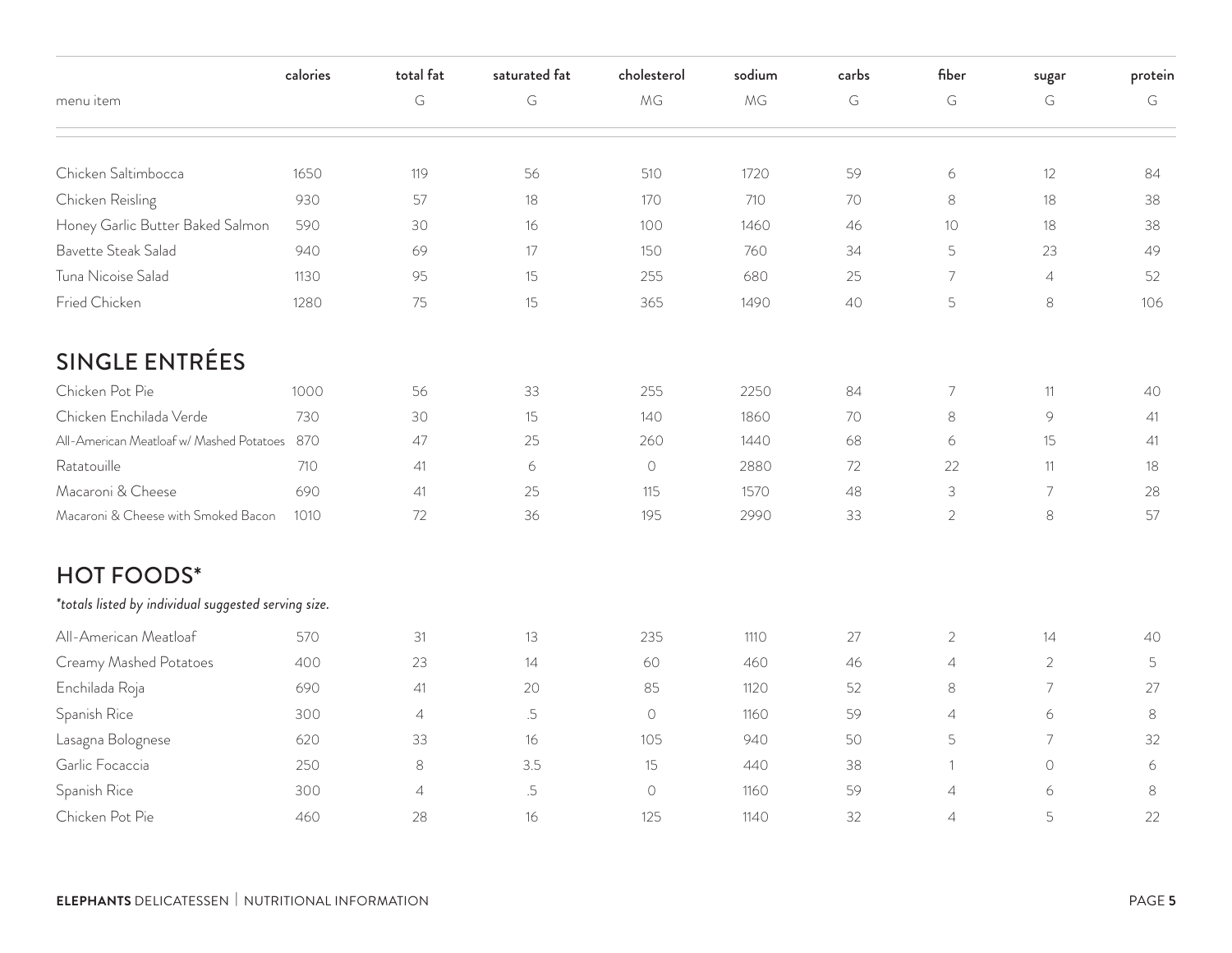|                            | calories | total fat                 | saturated fat  | cholesterol | sodium     | carbs          | fiber          | sugar               | protein        |
|----------------------------|----------|---------------------------|----------------|-------------|------------|----------------|----------------|---------------------|----------------|
| menu item                  |          | G                         | G              | MG          | MG         | G              | G              | G                   | G              |
|                            |          |                           |                |             |            |                |                |                     |                |
| Tikka Masala               | 350      | 20                        | 8              | 95          | 800        | 19             | $\,8\,$        | 5                   | 27             |
| Biriyani Rice Pilaf        | 150      | 7                         | 4.5            | 20          | 530        | 19             | 3              | 5                   | $\mathsf 3$    |
| Raita                      | 45       | $\overline{1}$            | .5             | 5           | 55         | $\overline{4}$ | $\mathbf{1}$   | 3                   | 6              |
| Lemon Chicken              | 250      | 15                        | 4.5            | 135         | 410        | $\overline{2}$ | $\circ$        | $\circ$             | 29             |
| Sweet Potato Purée         | 200      | 8                         | 5              | 20          | 270        | 32             | 5              | $\mathbf{1}$        | $\overline{2}$ |
| Teriyaki Chicken           | 570      | 19                        | $\overline{7}$ | 200         | 3000       | 55             | $\mathsf 3$    | 42                  | 50             |
| Savory Rice Pilaf          | 140      | $\overline{4}$            | $\circ$        | $\circ$     | 670        | 24             | $\mathbf{1}$   | $\overline{2}$      | $\overline{2}$ |
| Coconut Curry Stew         | 280      | 23                        | 19             | $\circ$     | 490        | 13             | 3              | 6                   | 5              |
| Quinoa & Edamame           | 240      | 11                        | 1              | $\bigcirc$  | 350        | 26             | 6              | $\overline{4}$      | 13             |
| Jamaican Chicken Curry     | 340      | 16                        | 10             | 60          | 1340       | 36             | $\mathsf 3$    | 20                  | 17             |
| Brown Rice & Black Beans   | 110      | 2                         | $\circ$        | $\circ$     | 135        | 19             | $\overline{4}$ | $\mathbf{1}$        | 5              |
| Pork Verde                 | 240      | 5                         | 1.5            | 75          | 2000       | 18             | 5              | $\overline{4}$      | 29             |
| Chicken Enchilada Verde    | 600      | 32                        | 17             | 160         | 1010       | 34             | 6              | 5                   | 40             |
| Macaroni & Cheese          | 430      | 18                        | 11             | 50          | 360        | 47             | 3              | $\overline{4}$      | 17             |
| Grown Up Mac & Cheese      | 580      | 41                        | 21             | 110         | 1710       | 19             | 1              | $\overline{4}$      | 33             |
| Sliced Turkey Breast       | 190      | $\ensuremath{\mathsf{3}}$ | $\bigcirc$     | 80          | 1270       | $\bigcirc$     | $\bigcirc$     | $\circlearrowright$ | 41             |
| Savory Stuffing            | 200      | 12                        | $\overline{7}$ | 60          | 900        | 19             | 2              | $\overline{2}$      | 5              |
| Cranberry-Orange Relish    | 70       | $\bigcirc$                | $\circ$        | $\circ$     | $\bigcirc$ | 19             | $\overline{2}$ | 16                  | $\bigcirc$     |
| Turkey Gravy               | 45       | 3.5                       | $\overline{2}$ | 10          | 490        | $\mathsf S$    | $\bigcirc$     | $\bigcirc$          | -1             |
| SOUP (SERVING SIZE: 16 OZ) |          |                           |                |             |            |                |                |                     |                |
| Mama Leones                | 420      | 27                        | 15             | 130         | 2090       | 17             | 3              | $\overline{7}$      | 29             |
| Tomato Orange (VE)         | 450      | 36                        | 23             | 105         | 690        | 25             | 6              | 19                  | 8              |
| Elephants Cure OF WF       | 170      | 5                         | $\mathbf{1}$   | 55          | 1210       | 9              | $\overline{2}$ | 3                   | 22             |
| French Onion               | 150      | 6                         | 3.5            | 15          | 1430       | 15             | $\overline{2}$ | $\bigcirc$          | $\overline{2}$ |

WE VEGETARIAN (VG) VEGAN (DF) DAIRY FREE (WF) WHEAT FREE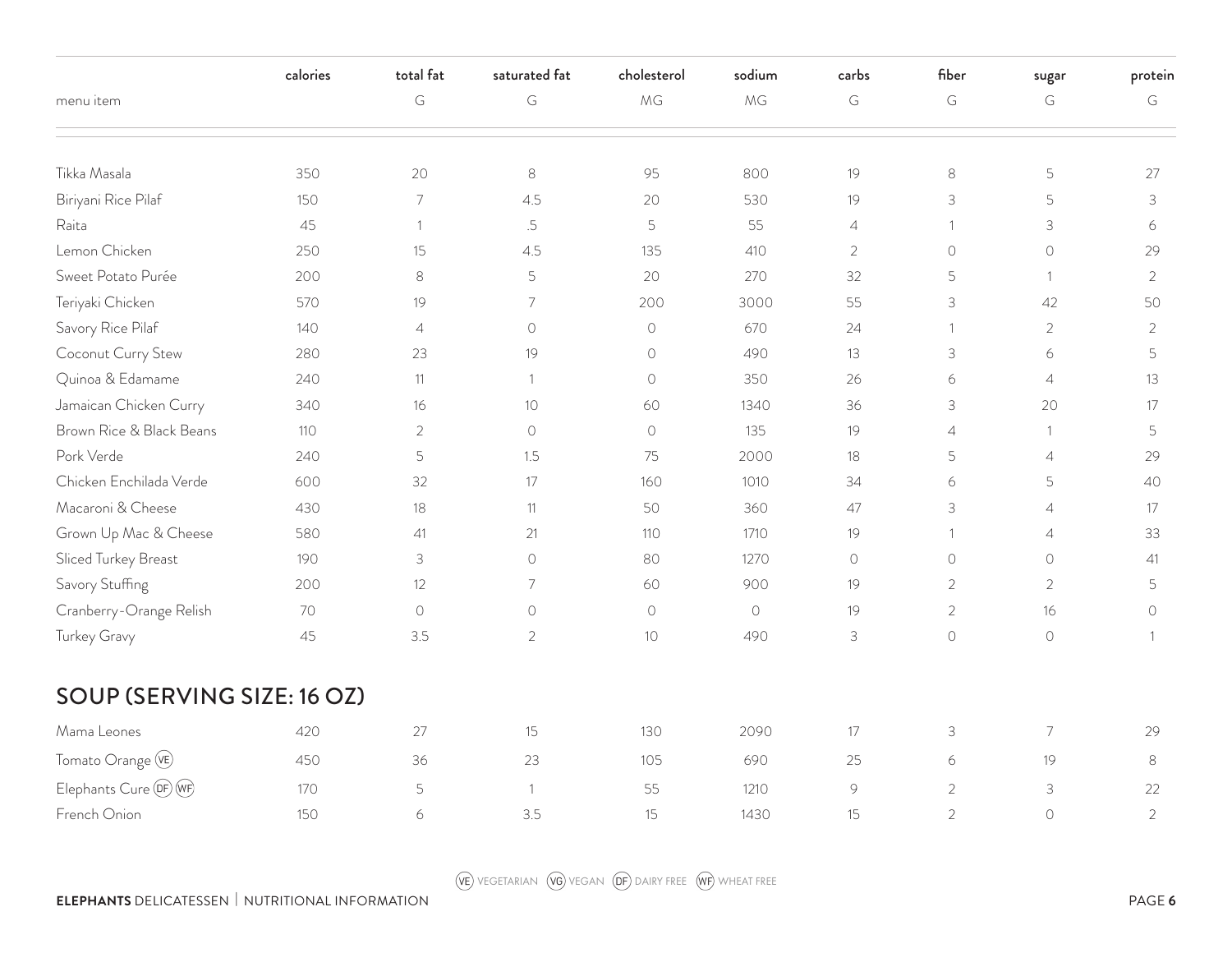|                                           | calories | total fat      | saturated fat | cholesterol | sodium | carbs | fiber          | sugar          | protein        |
|-------------------------------------------|----------|----------------|---------------|-------------|--------|-------|----------------|----------------|----------------|
| menu item                                 |          | G              | G             | MG          | MG     | G     | G              | G              | G              |
|                                           |          |                |               |             |        |       |                |                |                |
| Wild Mushroom (VE)                        | 410      | 35             | 22            | 100         | 1430   | 19    | $\mathsf S$    | $\,8\,$        | $\overline{7}$ |
| Chicken Nigerian Curry Peanut (DF) (WF)   | 370      | 19             | 3             | 40          | 1250   | 29    | $\overline{7}$ | $\bigcirc$     | 24             |
| Carrot & Red Lentil (DF) (WF) (VG)        | 350      | $\,8\,$        | 4.5           | $\bigcirc$  | 1150   | 54    | 10             | 5              | 18             |
| Basque Squash & White Bean (DF) (WF) (VG) | 420      | 6              | $\mathbf{1}$  | $\circ$     | 650    | 71    | 18             | $\,8\,$        | 24             |
| Beef & Barley <sup>(DF)</sup>             | 270      | 6              | 2.5           | 75          | 1430   | 25    | 5              | $\bigcirc$     | 28             |
| Indian Spiced Lentil OF WF VG             | 360      | 5              | .5            | $\bigcirc$  | 1480   | 60    | 11             | $\overline{4}$ | 22             |
| Fishermans Favorite (DF)                  | 240      | 7              | 3.5           | 75          | 890    | 22    | $\overline{4}$ | $\bigcirc$     | 19             |
| Potato Leek (VE)                          | 550      | 41             | 25            | 120         | 770    | 44    | $\overline{4}$ | $\,8\,$        | 7              |
| Dilly Deli WF                             | 420      | 28             | 17            | 80          | 2780   | 39    | 9              | $\bigcirc$     | 7              |
| Lime Tortilla (DF) (WF)                   | 380      | 14             | 2.5           | 100         | 2630   | 28    | $\overline{4}$ | $\bigcirc$     | 39             |
| Mulligatawny                              | 360      | 18             | 10            | 80          | 1590   | 30    | $\overline{4}$ | $\overline{4}$ | 21             |
| Thai Coconut Chicken (DF) (WF)            | 260      | 16             | 12            | 45          | 1610   | 11    | $\overline{2}$ | $\bigcirc$     | 21             |
| Gazpacho (DF) (WF) (VG)                   | 100      | $\overline{1}$ | $\bigcirc$    | $\bigcirc$  | 380    | 21    | 6              | $\bigcirc$     | 5              |
| Corn Chowder                              | 410      | 26             | 16            | 75          | 720    | 38    | $\overline{4}$ | $\,8\,$        | 9              |
| Summer Vegetable (DF) (WF) (VG)           | 140      | 1.5            | $\circ$       | $\bigcirc$  | 720    | 24    | $\overline{7}$ | $\circ$        | 6              |
| Clam Chowder                              | 430      | 17             | 10            | 80          | 960    | 38    | $\overline{4}$ | $\circ$        | 26             |
| Sweet Potato & Kale OF WF VG              | 270      | 11             | 6             | $\bigcirc$  | 1640   | 37    | $\,8\,$        | $\bigcirc$     | 7              |
| Butternut Squash & Pear WF VE             | 260      | 14             | $\,8\,$       | 35          | 1010   | 35    | 3              | $\circ$        | 3              |
| Split Pea OF WF                           | 330      | 4.5            | .5            | 10          | 1470   | 53    | 18             | $\bigcirc$     | 22             |
| <b>COOKIES</b>                            |          |                |               |             |        |       |                |                |                |
| Oatmeal Raisin                            | 460      | 20             | 12            | 65          | 200    | 67    | $\overline{4}$ | 36             | 6              |
| Chocolate Cowboy                          | 490      | 23             | 13            | 60          | 300    | 71    | 3              | 43             | 6              |

WE VEGETARIAN (VG) VEGAN (DF) DAIRY FREE (WF) WHEAT FREE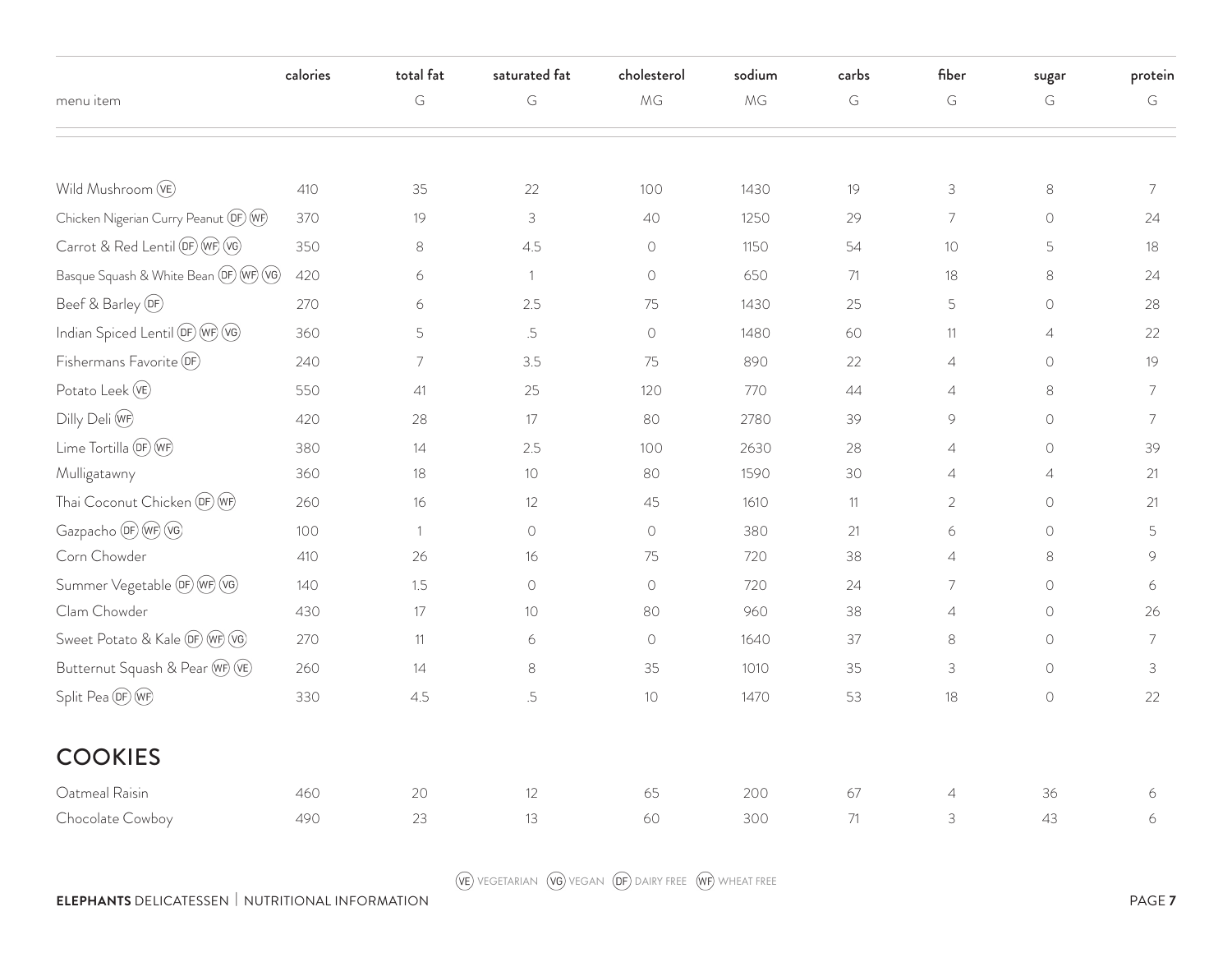|                                     | calories | total fat | saturated fat   | cholesterol     | sodium | carbs | fiber          | sugar          | protein        |
|-------------------------------------|----------|-----------|-----------------|-----------------|--------|-------|----------------|----------------|----------------|
| menu item                           |          | G         | G               | MG              | MG     | G     | G              | G              | G              |
|                                     |          |           |                 |                 |        |       |                |                |                |
| Oatmeal Butterscotch                | 490      | 21        | 14              | 65              | 340    | 71    | $\overline{2}$ | 45             | 5              |
| Peanut Butter                       | 540      | 29        | 12              | 75              | 350    | 62    | 3              | 35             | 10             |
| Peanut Butter Chocolate Chip        | 670      | 37        | 17              | 75              | 350    | 80    | $\overline{4}$ | 50             | 11             |
| Double Chocolate With Salt          | 430      | 18        | 11              | 60              | 420    | 65    | 3              | 39             | 5              |
| Chocolate Chip                      | 480      | 24        | 14              | 75              | 370    | 64    | $\overline{2}$ | 37             | 6              |
| Chocolate Chip (Mini)               | 120      | 6         | 3.5             | 20              | 90     | 16    | 1              | 9              | 1              |
| Shortbread (Plain)                  | 190      | 11        | $\overline{7}$  | 30              | 85     | 20    | $\bigcirc$     | $\overline{7}$ | $\overline{2}$ |
| Shortbread (Frosted)                | 240      | 11        | $\overline{7}$  | 30              | 85     | 33    | $\circ$        | 19             | $\overline{2}$ |
| Snickerdoodle                       | 440      | 17        | 10 <sup>°</sup> | 75              | 290    | 68    | $\mathbf{1}$   | 24             | 6              |
| <b>BREAKFAST</b>                    |          |           |                 |                 |        |       |                |                |                |
| Denver Ham Breakfast Burrito        | 780      | 35        | 15              | 445             | 2340   | 73    | $\mathsf S$    | $\epsilon$     | 42             |
| Bacon Breakfast Burrito             | 810      | 46        | 18              | 430             | 1830   | 66    | 3              | 5              | 33             |
| Sausage Breakfast Burrito           | 860      | 49        | 20              | 360             | 2120   | 70    | $\overline{4}$ | 5              | 37             |
| Chilaquiles Verde Breakfast Burrito | 620      | 30        | 13              | 460             | 1950   | 64    | 6              | 9              | 26             |
| Bean And Chili Breakfast Burrito    | 650      | 30        | 13              | 410             | 1350   | 71    | 5              | $\overline{4}$ | 31             |
| Jalapeño Chili Con Queso Burrito    | 600      | 26        | 10              | 395             | 1270   | 70    | 5              | 5              | 26             |
| Bacon Breakfast Sandwich            | 390      | 18        | 8               | 200             | 1130   | 32    | $\mathbf{1}$   | $\mathbf{1}$   | 20             |
| Veggie Breakfast Sandwich           | 360      | 17        | 6               | 205             | 880    | 34    | $\overline{2}$ | 2              | 17             |
| Vegetarian Frittata (9oz)           | 480      | 39        | 24              | 220             | 660    | 17    | $\overline{2}$ | 3              | 17             |
| Sausage Frittata (9oz)              | 620      | 51        | 28              | 255             | 940    | 17    | $\mathbf{1}$   | 3              | 23             |
| Oatmeal (1/2 Pint)                  | 500      | 6         | $\overline{7}$  | 30              | 310    | 88    | $\overline{7}$ | 53             | 9              |
| Yogurt Parfait (Small)              | 430      | 17        | 3               | 10              | 200    | 56    | $\overline{4}$ | 42             | 16             |
| Greek Yogurt Parfait                | 510      | 24        | 4.5             | 10 <sup>°</sup> | 140    | 54    | 5              | 34             | 24             |
| <b>Biscuits And Gravy</b>           | 850      | 49        | 27              | 165             | 1790   | 78    | 3              | 13             | 23             |
| Quinoa Power Bowl                   | 460      | 28        | 9               | 345             | 1200   | 28    | 8              | 6              | 26             |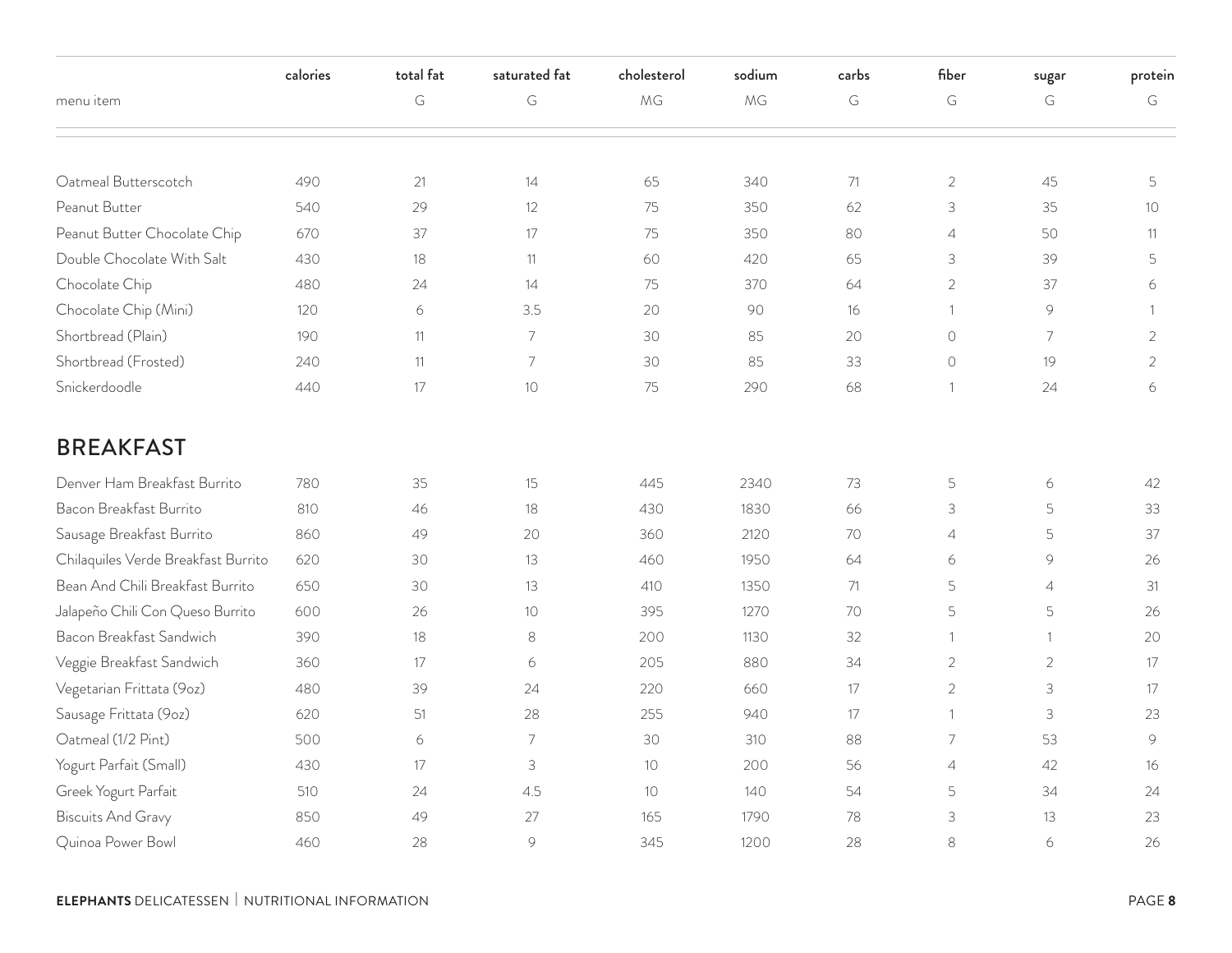|                           | calories | total fat  | saturated fat  | cholesterol | sodium | carbs          | fiber          | sugar                     | protein        |
|---------------------------|----------|------------|----------------|-------------|--------|----------------|----------------|---------------------------|----------------|
| menu item                 |          | G          | $\mathsf G$    | MG          | MG     | $\mathsf G$    | G              | $\mathsf G$               | $\mathsf G$    |
| <b>BREAD</b>              |          |            |                |             |        |                |                |                           |                |
| Cheese Twists             | 230      | 14         | $\,8\,$        | 35          | 250    | 22             | $\mathbf{1}$   | $\ensuremath{\mathsf{3}}$ | 5              |
| <b>BAKERY</b>             |          |            |                |             |        |                |                |                           |                |
| Flourless Cake            | 750      | 50         | 29             | 175         | 170    | 72             | $\bigcirc$     | 64                        | $\,8\,$        |
| Banana Bread              | 480      | 21         | $\overline{2}$ | 40          | 330    | 70             | 3              | 34                        | 6              |
| Lemon Bar                 | 360      | 12         | 7              | 105         | 140    | 60             | $\mathbf{1}$   | 44                        | 5              |
| Walnut Pecan Bar          | 650      | 49         | 18             | 65          | 95     | 52             | 3              | 33                        | $\overline{7}$ |
| Ding Dong Cake            | 500      | 30         | 16             | 65          | 170    | 57             | $\mathbf{1}$   | 36                        | 5              |
| Almond Croissant          | 680      | 43         | 18             | 85          | 410    | 64             | $\overline{4}$ | 15                        | 14             |
| Cinnamon Twist            | 540      | 30         | 19             | 85          | 340    | 62             | $\mathbf{1}$   | 22                        | 5              |
| Marionberry Scone         | 670      | 25         | 15             | 125         | 520    | 100            | 15             | 40                        | 12             |
| Chocolate Chip Scone      | 810      | 48         | 30             | 120         | 690    | 88             | 3              | 27                        | 10             |
| Strawberry Muffin         | 450      | 19         | 10             | 130         | 510    | 61             | $\overline{2}$ | 20                        | $\mathcal{G}$  |
| <b>GRILL</b>              |          |            |                |             |        |                |                |                           |                |
| Black Bean Burger         | 710      | 14         | $\overline{7}$ | 90          | 1490   | 119            | 18             | $\bigcirc$                | 29             |
| Baja Flsh Tacos           | 900      | 48         | $\mathcal{G}$  | 95          | 2310   | 91             | 16             | 18                        | 35             |
| Chicken Strips            | 350      | $\,8\,$    | 3              | 140         | 1070   | 18             | $\overline{1}$ | $\overline{4}$            | 46             |
| <b>DRESSINGS AND DIPS</b> |          |            |                |             |        |                |                |                           |                |
| Roasted Garlic Ranch      | 280      | 29         | 4.5            | 15          | 330    | $\overline{2}$ | $\bigcirc$     | $\overline{1}$            | 1              |
| <b>Bbq Chipotle</b>       | 90       | $\bigcirc$ | $\bigcirc$     | $\bigcirc$  | 430    | 24             | $\bigcirc$     | 21                        | $\overline{1}$ |
| Wasabi Dressing           | 150      | 16         | 2.5            | 10          | 170    | $\overline{2}$ | $\bigcirc$     | $\overline{2}$            | $\bigcirc$     |